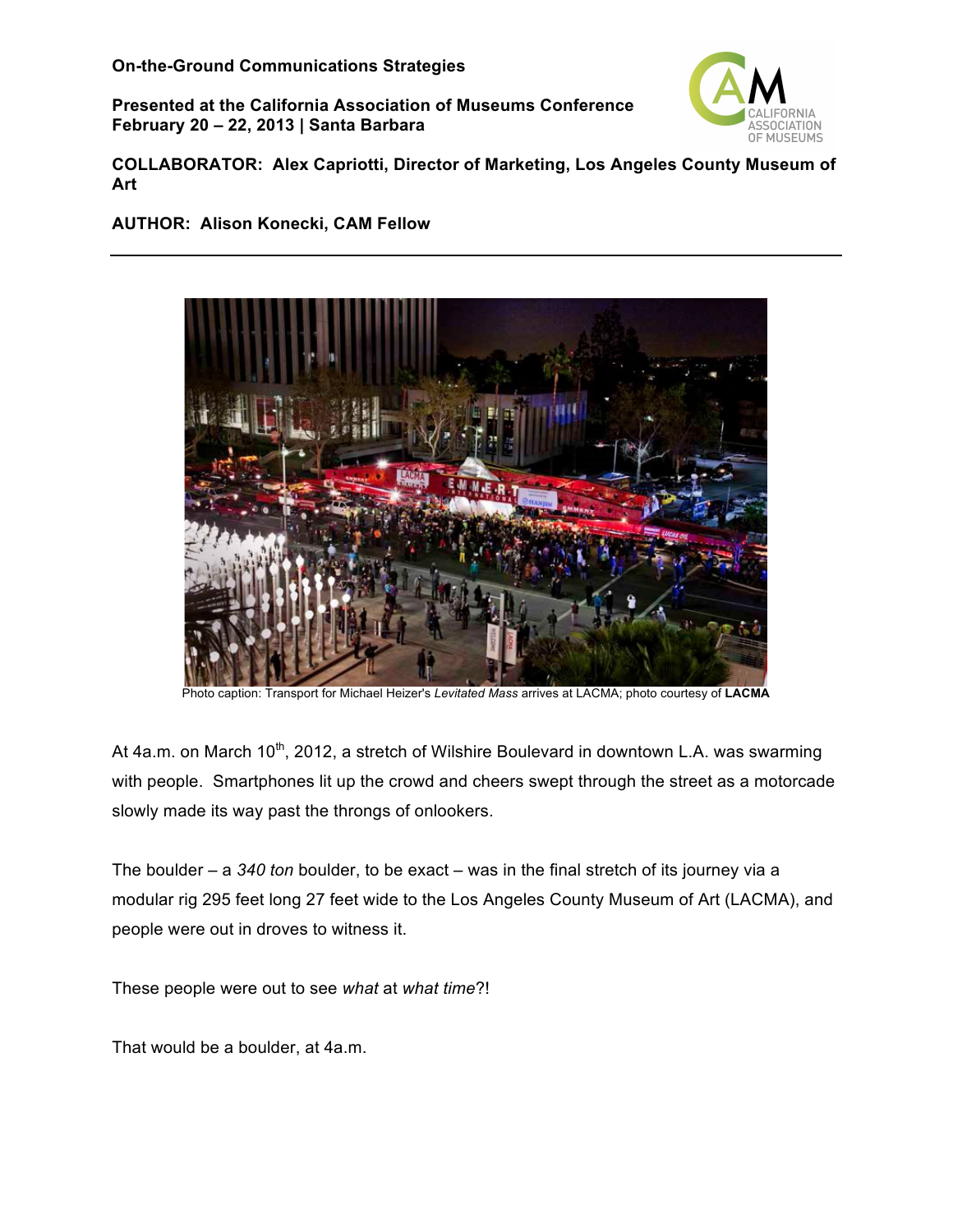Incredibly, only months prior, the transportation and opening of this major outdoor artwork by Michael Heizer, *Levitated Mass*, was a project fraught with tremendous controversy – particularly with regard to its \$10 million dollar budget. Comments to an October 2011 *New York Times* article<sup>1</sup> covering the technical issues surrounding the transport of the boulder included:

- *Let them eat cake*
- 10 million to move and display a rock for the sake of art! In this economy this is [an] *obscene waste of money!*

As evidenced by the flood of people that came out to view the transport though, it is clear that the controversy surrounding *Levitated Mass* had, for the most part, given way to marvel and celebration.

At the 2013 CAM Conference in Santa Barbara, members of LACMA's communications team shared their experience developing strategies for navigating these shifting tides of the public's perception and understanding of *Levitated Mass* through a communications approach that incorporated traditional and modern media methods. Although art organizations have for several years recognized the importance of a multilayered communications approach, LACMA's strategy with *Levitated Mass* was particularly noteworthy because of its incredible nimbleness.

Oddly enough, small arts organizations, which often count nimbleness as a benefit afforded through their size, can be at a loss when it comes to that level of light-on-their-feet responsiveness in the realm of their communications – they simply do not have the infrastructure and resources to support such efforts. However, working with conference presenter Alex Capriotti, Director of Marketing at LACMA, to distill the strategies and lessons learned from the museum's experience with *Levitated Mass*, I aim to provide a case study outlining clear methods that can be adopted by organizations of any size to position themselves to be more adaptable in their project communications.

 <sup>1</sup> Nagourney, Adam. "How Do You Move a 340-Ton Artwork? Very Carefully." *New York Times.* October 7, 2011. http://www.nytimes.com/2011/10/08/arts/design/los-angeles-county-museum-moves-a-340-tonrock.html?pagewanted=all&\_r=0. March 25, 2013.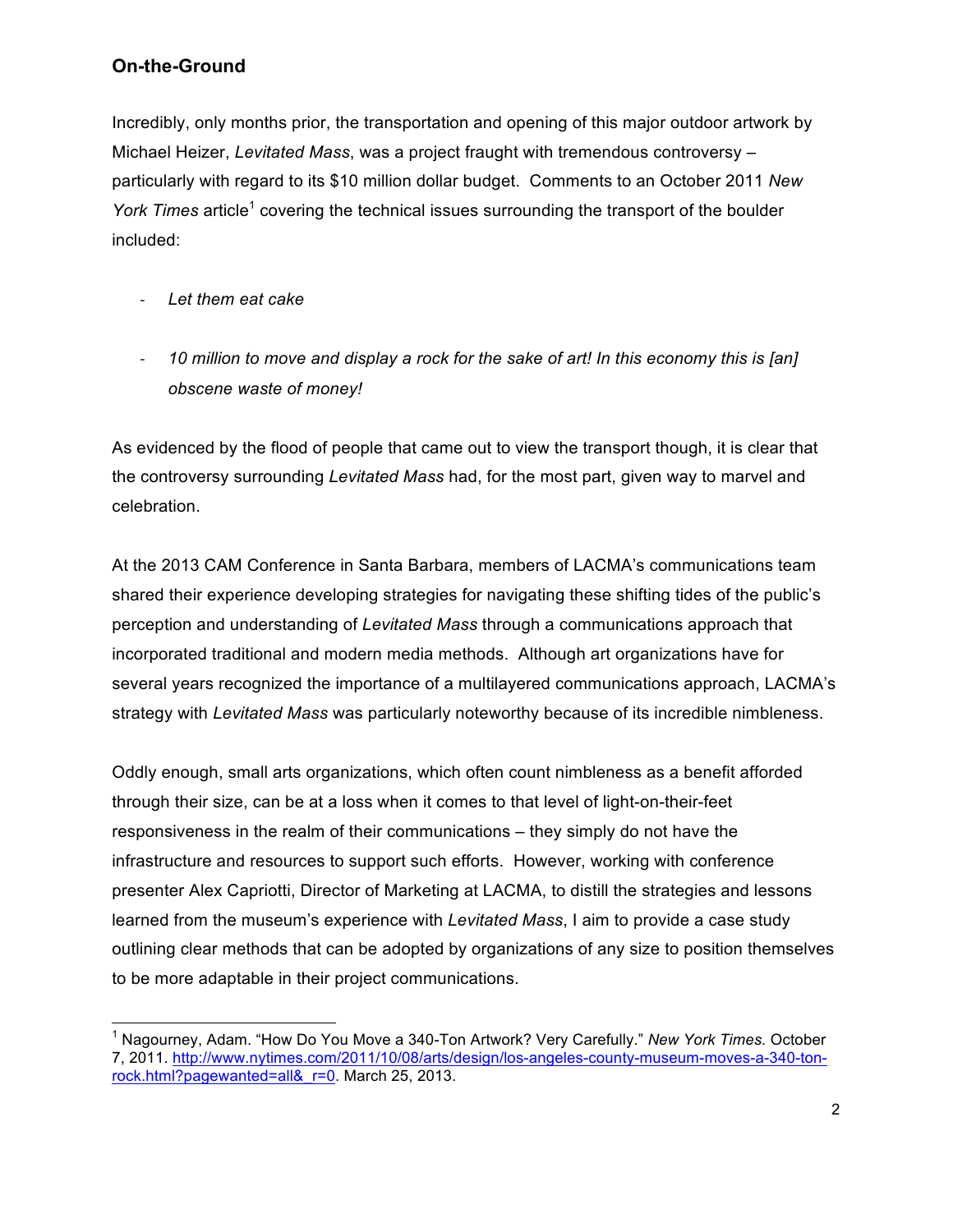#### **Establish Methods of Intra-organization Communication**

The first step in ensuring nimble execution of any communications strategy is to establish methods of effective communication within your own organization. Having systems in place for disseminating information to all staff – whether they deal directly with communications or not – will make dealing with any bumps or shifts along the way that much easier to handle across the organization. For example, in preparing for the many variables involved with the transport of *Levitated Mass*, LACMA's communications team informed museum staff ahead of time that the best way to keep up-to-date was to follow LACMA's Twitter account. Although not a traditional method of intra-organizational communication, Twitter was in this case the fastest and most efficient means of conveying transport details that were not only interesting to *Levitated Mass* enthusiasts, but helpful for staff back at the museum fielding questions and coordinating plans based on those updates.

For smaller organizations, establishing methods of internal communication could be as simple as agreeing to stay in touch during on-the-ground situations via text, or sharing information in a daily roundup through a private message board system. The preferred system will most certainly vary from organization to organization, and in fact, is likely to vary from project to project too. The system itself does not matter, as long as it is decided well in advance, so that when your organization is knee deep in the project, everyone is on the same page and able to stay in the loop.

#### **Give Social Media its Due**

The inclusion of social media as part of an overall communications strategy is a given these days, and has been for quite some time. It is surprising then, how consistently social media is given second-rate treatment, whether consciously or unconsciously. For LACMA, social media was a key resource in managing its *Levitated Mass* communications. Although a whole case study in itself could be written about effective social media use, the most pressing points to consider include:

#### **Social media as a powerful public perception management tool**

As previously mentioned, early press made it clear that *Levitated Mass* was a controversial project. There were concerns over the project budget –*\$10 million in this economy?!* – and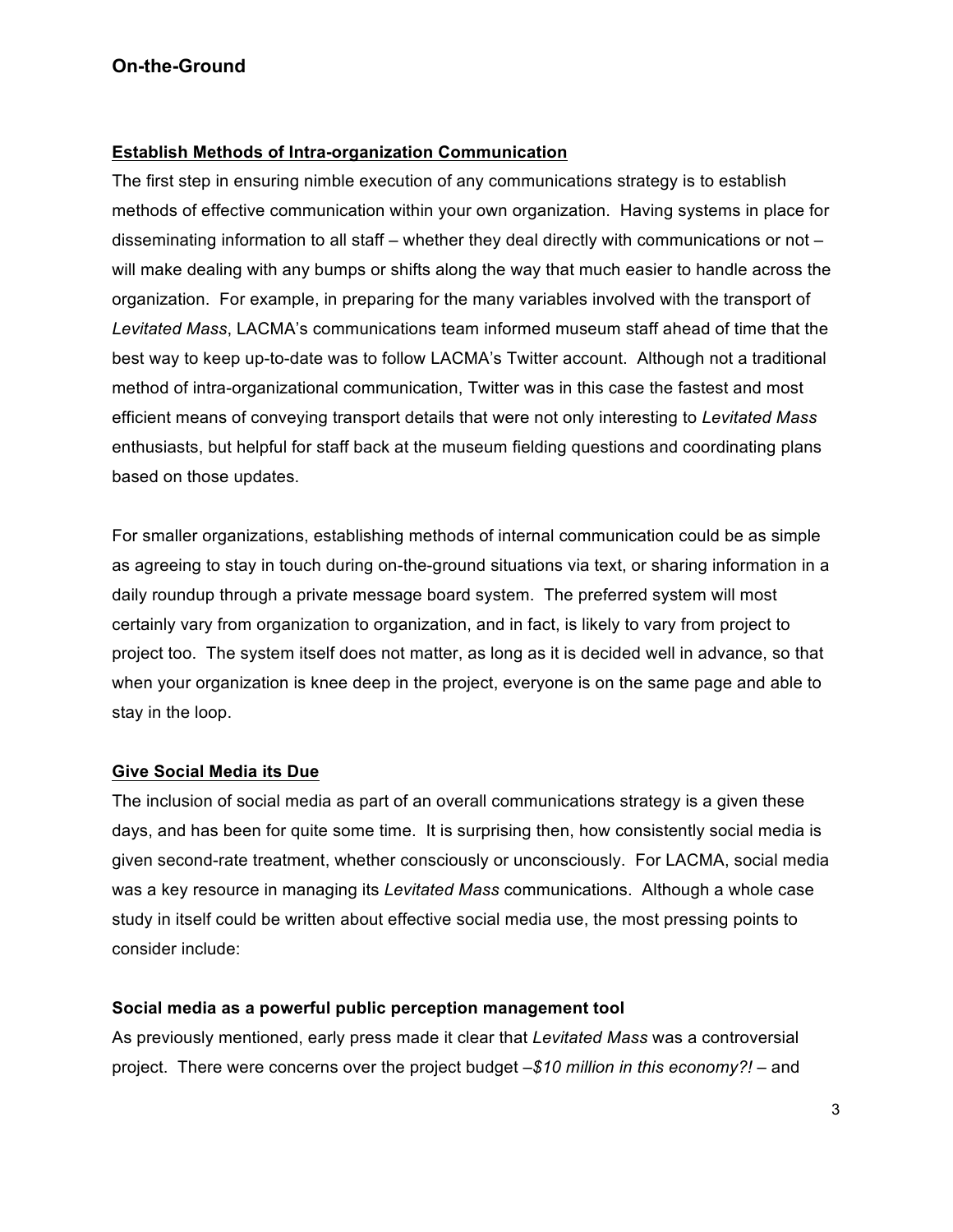whether it was going to disrupt commutes during the lengthy transport – *Really?! In L.A. traffic?!* To combat this negative public perception, LACMA's communications team took to social media. On the museum's YouTube channel, the team posted videos showing men and women at work in the quarry and assisting with transportation of the boulder – subtly, but effectively, conveying the message that *Levitated Mass* was contributing to the economy by providing jobs. To alleviate traffic concerns, the team applied a two-fold approach that incorporated an initial thrust of traditional outreach in which the team worked in-person to raise early awareness of the project and alleviate concerns among communities along the route, and modern media for onthe-ground communications via Twitter, which afforded the invaluable ability to provide real-time updates of the transport's progress.

## **Don't leave social media to interns and junior staff**

Although social media might seem like something ideally suited to younger staff, it is in reality a highly visible platform for communications, and therefore requires the attention of senior staff. For *Levitated Mass* in particular, careful framing of communications was crucial (see "Controlling Your Message" for details). Junior staff or interns unaware of the issues with which the museum was contending might not have approached social media with the thoughtfulness it required. In the hands of senior staff, social media messages were consistent and took into account both project and institutional communication needs. $2$ 

Small organizations with a lean staff may be particularly tempted to place social media management into the hands of interns. Although interns and junior staff certainly should not be excluded entirely from participation in an organization's social media strategy, it should occur under the guidance of staff thoroughly familiar with institutional messaging and possessing a deep understanding of project particulars.

## **Additional social media tips:**

There are a plethora of social media platforms out there, with more bubbling up into fashion every day – don't feel you have to be a part of them all. Instead, pick one or two on which to focus your energies.

 $2$  This isn't to say you have to be completely staid in your social media messaging – social media is an ideal forum for colorful commentary, and a great way to show a more accessible side of your organization.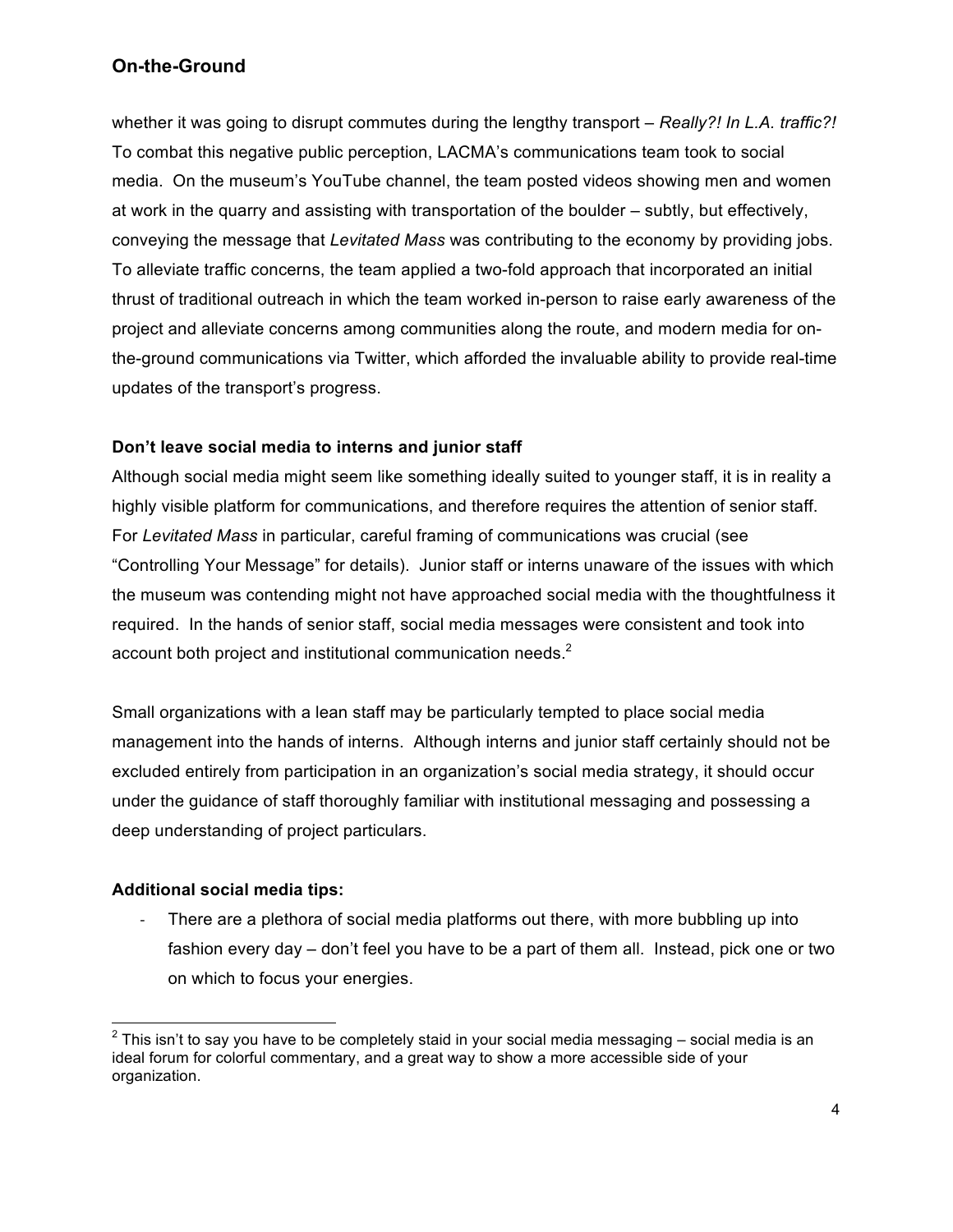- As a rule, do not create separate social media accounts for exhibitions or projects. Once the project is done and there aren't regular updates to post, you risk losing the audience you worked so hard to accumulate. Instead, integrate project-specific messages into your organization's existing accounts.
- If someone posts a negative comment, do not engage in an online argument. Only respond to inaccuracies.

## **Controlling Your Message**

From early on, *Levitated Mass* was frequently referred to as "the rock." Although a catchy – if not always affectionate – nickname, it was not a term favored by the artist Michael Heizer. As an artwork intended to "[speak] to the expanse of art history, from ancient traditions of creating artworks from megalithic stone, to modern forms of abstract geometries and cutting-edge feats of engineering,"<sup>3</sup> the term "rock" in the eyes of the artist was a gross misrepresentation. Additionally, from LACMA's perspective, "rock" carried with it other negative implications – namely, that the piece was simply a rock, and therefore not worth of the project price tag.

Despite the fact that museum communications remained firm in their representation of *Levitated Mass* as a megalith, and further, that the megalith was itself just a component of the piece (which also incorporated a 456-foot-long slot over which the megalith would be placed), the media and public had latched on to "rock" and were not letting go. For the most part, this was not a tremendous issue – as Twitter accounts like @LACMARock, and other such channels of "rock" mania turned up, the museum took it to be an indication that their communications efforts were at least yielding positive results in terms of public enthusiasm. However, a small problem did crop up when the Local Business Association in Bixby Knolls (a neighborhood in Long Beach that was one of the final stops en route to the museum) announced that it was throwing a "Rock Party." If the artist was not keen on referring to his work as a "rock," a "Rock Party" surely was not the way the museum would have ideally chosen to celebrate it. However, rather than fight it, the communications team tried to use the situation to its advantage. Staff was on hand, in force, to provide a museum presence and answer questions (a process made easier by donning bright shirts printed with "ASK ME").

<sup>&</sup>lt;sup>3</sup> "Levitated Mass." Los Angeles County Museum of Art. http://www.lacma.org/art/exhibition/levitatedmass. March 26, 2013.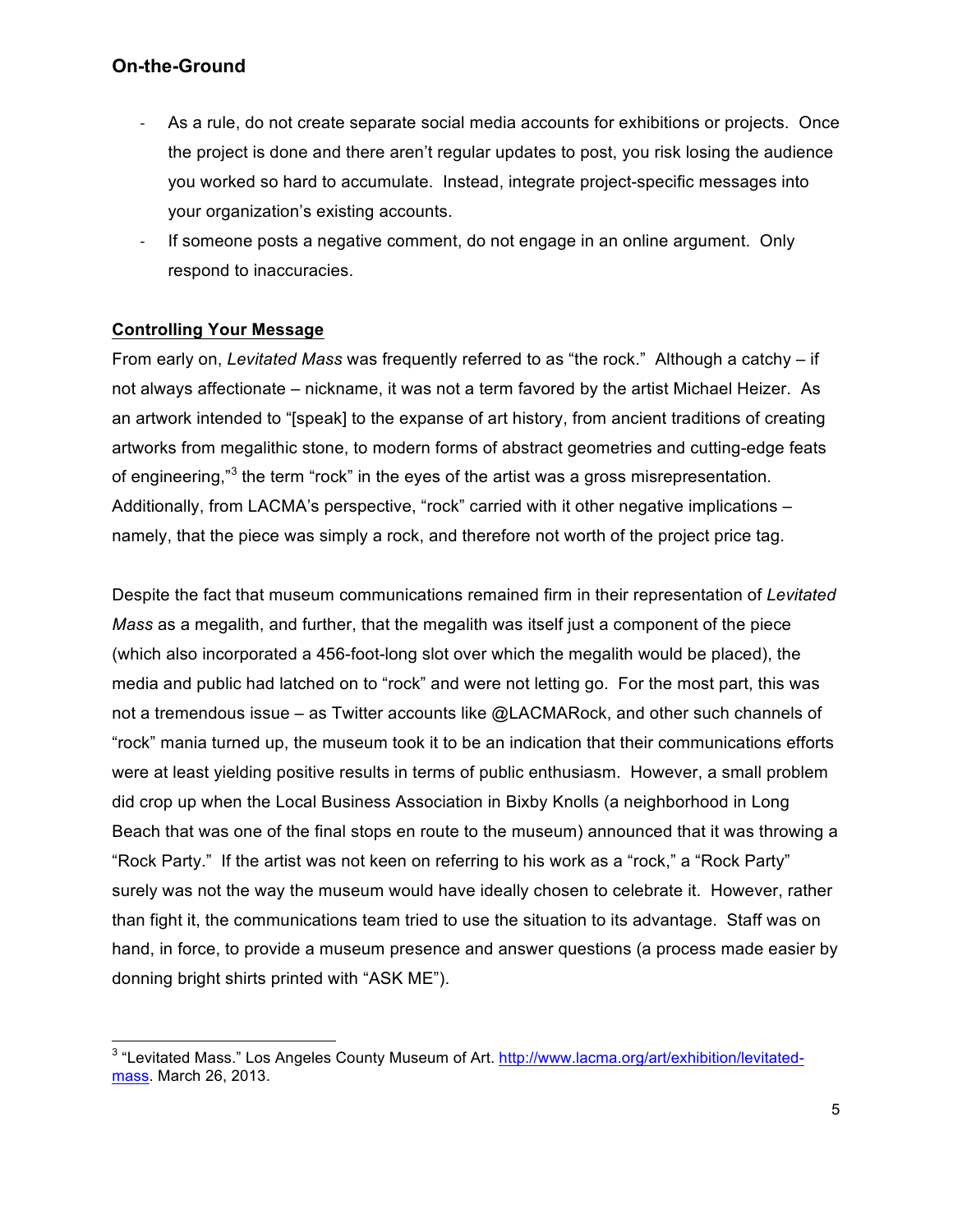Smaller organizations, while not in a position to canvas a party of 20,000+ (yes, that is how many people showed up for the "Rock Party"), can still control their messages despite "rogue" communicators throwing curve balls into the mix. As was the case with @LACMARock and the "Rock Party," these efforts are often well-intentioned, so instead of stressing, embrace the enthusiasm. With social media and the web, this can be particularly easy. Keep on your radar the individuals and/or organizations sharing your work, and insert yourself (through comments, etc.) as necessary – usually to clarify information or share exciting updates. Not only does this build camaraderie between your organization and these entities, but it offers the chance to subtly reinforce your own message. If any in-person situations arise (it might not be on the scale of Bixby Knolls' "Rock Party," but it could be a community member organizing an – unofficial – offshoot event to celebrate your project/exhibition/etc.), try to be on hand in a capacity similar to LACMA's at the "Rock Party." If time or resources preclude this level of involvement, reach out to these individuals and offer to provide print materials – press releases, etc. – to ensure that your organization and project remain the focus as much as possible.

#### **Remember to Capture Information**

Museums are already well aware of the importance in capturing information from visitors. However, when circumstances take a turn for the unexpected and staff is scrambling to keep up, information capturing can still easily fall to wayside. Although the communications team out at the "Rock Party," did a wonderful job of engaging individuals and sharing information about the project, they did not have a plan in place for gathering e-mail addresses and other pertinent information that would enable them to retain this new audience through continued communications. To remedy the situation, the team later sent out an invitation across all its media channels announcing that everyone in specified zip codes (the areas affected by the transport of the boulder) would be given free admission to the museum the week following the opening of *Levitated Mass*. While this was a great way to re-engage this new audience, Capriotti admitted that it wasn't the ideal scenario. Now, she says, the communications team makes a point of integrating information capturing strategies into all of their planning.

Lacking the built-in broad-base brand recognition of larger institutions, smaller organizations in particular need to keep information capturing in the forefront of their communications planning in order to build their audience. As with previous suggestions, the process need not require the latest technology, and really could be as simple as always having a clipboard at the ready with